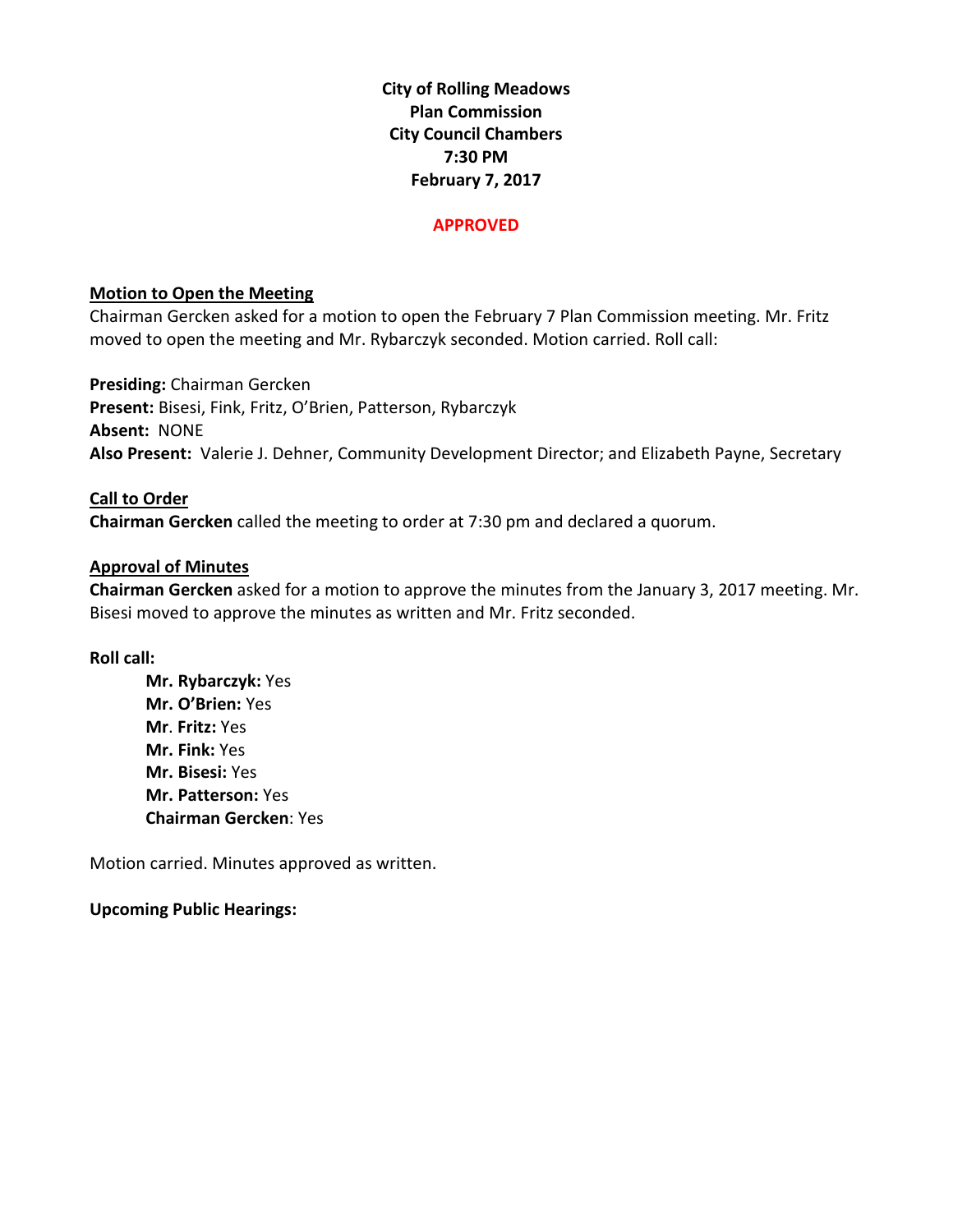#### **Pending Business:**

**1. Special Use and Sign Appeal for drive-through Dunkin Donuts & Baskin Robbins at 1921 Algonquin Road, C-2 Commercial, Steven Kolber, Kolbrook Design, Inc., Petitioner**

**Steven Kolber, Kolbrook Design, Inc., 828 Davis Street, Suite 300, Evanston, IL** was sworn in by Chairman Gercken.

**Mr. Kolber** stated that he was there to ask the Commission to postpone the public hearing one more time. He stated that they were still working with the Saratoga Condominium Association to alleviate their concerns, and would like to bring a complete, well-supported petition once negotiations were completed.

**Mr. O'Brien moved to postpone/continue the Public Hearing for a Special Use and Sign Appeal for a drive-through Dunkin Donuts and Baskin Robbins at 1921 Algonquin Road, C-2, Steven Kolber, Kolbrook Design, Inc., Petitioner to the next Plan Commission meeting on Tuesday, March 7, 2017 at 7:30 pm in the City Council Chambers of the City Hall, 3600 Kirchoff Road, Rolling Meadows.**

Motion was seconded by Mr. Patterson.

#### **Roll Call:**

**Mr. Patterson:** Yes **Mr**. **Bisesi:** Yes **Mr. Fink:** Yes **Mr. Fritz**: Yes **Mr. O'Brien:** Yes **Mr. Rybarczyk:** Yes **Chairman Gercken**: Yes

Yeas – (7) – Bisesi, Fink, Fritz, Gercken, O'Brien, Patterson, Rybarczyk  $Nays - (0) - NONE$ Absent  $-$  (0)  $-$  NONE Abstain  $-$  (0)  $-$  NONE

#### **MOTION APPROVED**

**Chairman Gercken** stated that, with the vote 7-0 in favor, the item would return to the Plan Commission on March 7, 2017.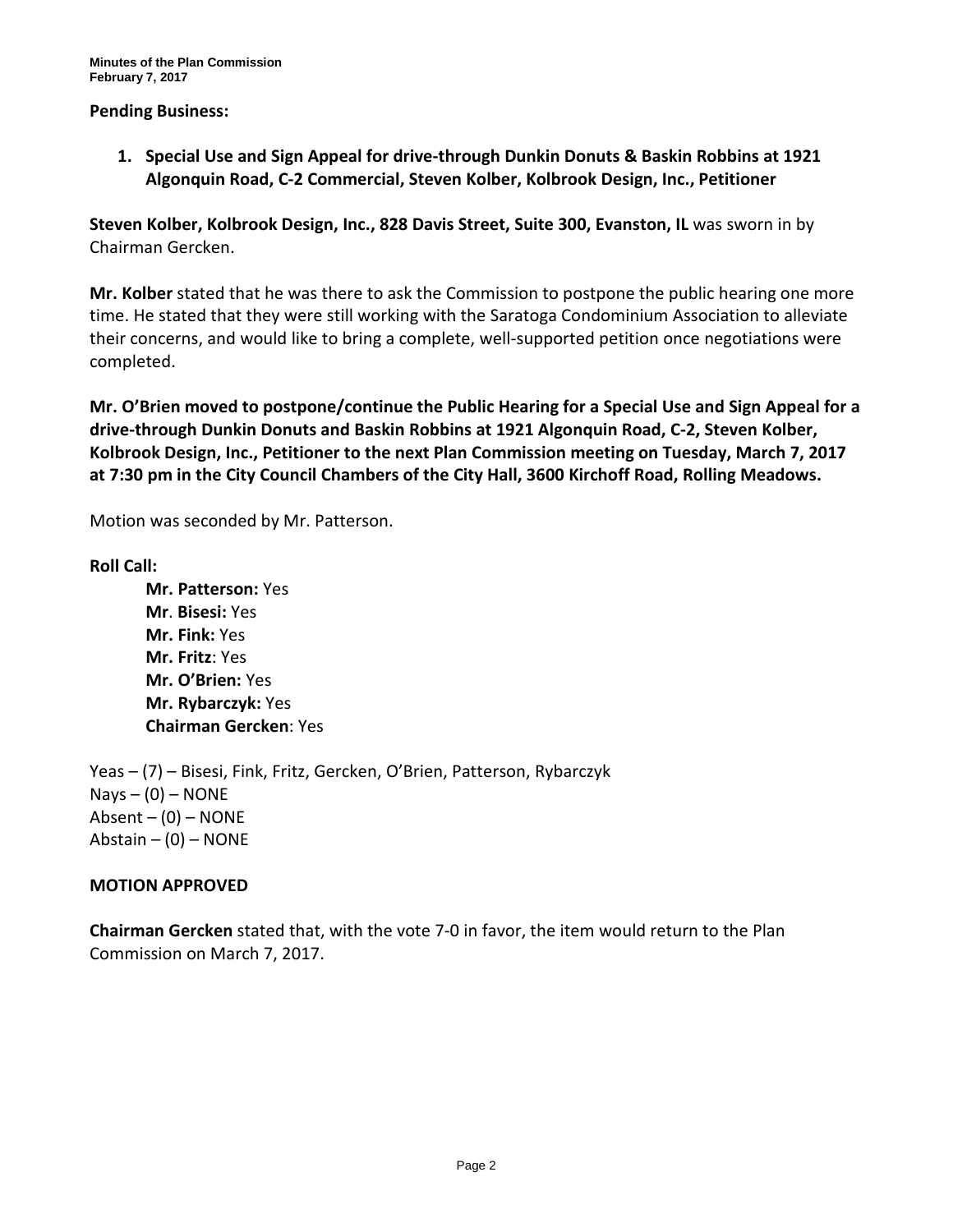#### **New Business:**

**1. Sign Appeal to allow 24-hour illuminated signage for a fitness center to be located at the Rolling Meadows Shopping Center, 3256 & 3260 Kirchoff Road, Rolling Meadows, C-2 PUD, Gill Valerio, Jr. for GEM Fitness, LLC, Petitioner**

**Chairman Gercken asked if the file was in order.**

**Ms. Dehner stated that the file was in order and was made part of the record.**

**Gill Valerio, Jr., GEM Fitness, 1311 Butterfield Road, Suite 105, Aurora, IL; Bridget Goggen, Ramco-Gershenson, 31500 Northwestern Highway, Suite 300, Farmington Hills, MI;** and **Rod Miller, GEM Fitness, 108 South Second Street, Saint Charles, IL** were sworn in by Chairman Gercken.

**Mr. Valerio** stated that GEM Fitness had a lease with Ramco-Gershenson for the property in question. He stated that there were around 3,500 Anytime Fitness locations in the world. He noted that this would be his and his partner's second location. The location would be available for members 24 hours per day, 7 days per week. The intention was to have the business staffed during normal business hours. The facility would then be open after hours for members only, who would have a key fob for access. He stated that the location would have a state-of-the-art security system that monitors entries and "tailgating", which is when another person immediately follows an entrant without swiping in themselves. In addition to managers and the security company having access to entry and tailgating information, the system could be set up for police and fire departments to get the information as well. He noted that, for having 3,500 facilities, there had been few incidents.

**Mr. Valerio** stated that they were asking for signage and lights to be on for 24 hours per day for safety for members and advertisement, allowing people to know that they were there and open.

**Ms. Goggen** stated that the center's parking lot was currently illuminated from dusk until dawn. They would need to adjust to illuminate under the canopy, which they were working with the petitioner.

#### **QUESTIONS AND COMMENTS FROM THE BOARD:**

**Chairman Gercken** opened the meeting to commissioners' questions and comments.

**Mr. O'Brien** asked if "under the canopy" meant between the curb and the front door, if the lights would go all the way down the center, and if the cost would be split among the tenants. Ms. Goggen replied that an arrangement had been worked out, and the lights were controlled by the landlord. Mr. Valerio added that lights after normal business hours were pro-rated and paid by GEM Fitness.

**Mr. Fritz** asked if members would use the parking in the rear, and if there would be a rear entrance. Mr. Valerio replied there would only be the front entrance, and members would park in front. The back door would be used by employees during office hours only for garbage removal.

**Mr. Fritz** asked if the signage on Kirchoff Road was to be lit. Ms. Goggen stated that the monument sign currently turned off at midnight, but they intended to have it on all night. Mr. Valerio noted that the monument sign was set back some from the street. Mr. Fritz noted that there were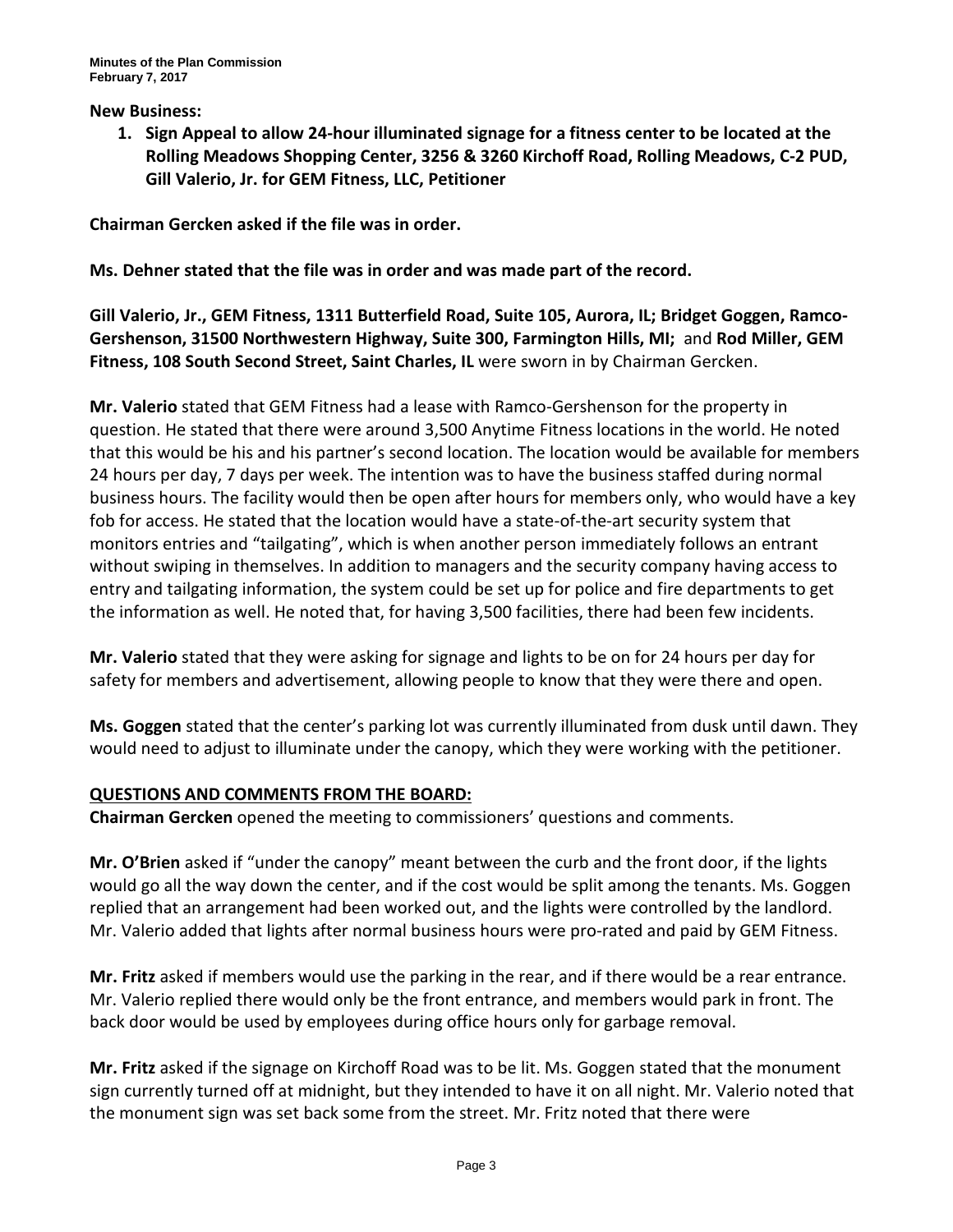condominiums across the street that might be affected by the light. Mr. Valerio replied that McDonald's was currently open and lit 24 hours.

**Mr. Patterson** asked if there would be a sign on the Ben Franklin (west) side of the building. Mr. Valerio replied that they would have their wall sign and signage on the monument only.

**Mr. Patterson** asked if there were complaints regarding the signs, would they be toned down. Ms. Goggen replied that they would hire an electrician if it came to that. They were willing to work with their neighbors.

**Chairman Gercken** asked for more information about how the tailgate monitoring worked. Mr. Valerio stated that there was a sensor above the door that registered anything approximately human sized. A notification would be sent to the managers, security company and, if desired, police and fire. It was intended that police would have full 24/7 access to the location.

**Chairman Gercken** noted that he had heard recently about a fatality after-hours at a facility. Mr. Valerio replied that this was the first one he had heard of in 3,500 locations.

**Chairman Gercken** asked what safeguards were in place after hours. Mr. Valerio replied that there was the security system that monitored entries. There were also panic buttons and a 911 phone strategically placed throughout the site. Members would be encouraged to take advantage of necklaces and bracelets with panic buttons after hours as well. There would also be cameras randomly monitored by management and by the security company.

**Chairman Gercken** asked if the security company did sweeps of the property after hours. Mr. Valerio replied that they did not. He was planning to speak to the police department and see if they would consent to drive-throughs. Mr. Miller stated that there were about three million members, and only the one incident they were aware of. He also noted that they were planning to hire a full-time manager that hopefully lived in the area that could do sweeps.

**Ms. Dehner** asked for clarification that it had been stated that the monument sign was now to be illuminated 24 hours rather than being turned off at midnight as is currently the case. She stated that if the shopping center wished to keep the monument sign on 24-hours, it would have to make an application for a sign appeal to do so. The sign appeal before the commission was for this petitioner only. Ms. Dehner was under the understanding that the sign appeal was for the face sign only. Mr. Valerio stated that McDonald's was illuminated 24 hours and much brighter than the monument sign would be. Mr. Fritz asked if it would possible to illuminate only the petitioner's sign on the monument. Ms. Goggen explained that they could look into it but it would be difficult and/or costly. She also noted that the monument would be overshadowed by McDonald's. Ms. Dehner reiterated that the City's zoning code required signage to be turned off from 11:00 pm to 7:00 am. Ms. Dehner said that she could not speak to Mc Donald's as they may have a variance. Mr. Gercken asked if new members would be able to sign up during after-hours. Mr. Valerio replied that they would have to come during business hours, but visitors from out of town who had an Anytime Fitness membership would be able to use the facility. He asked if McDonald's had approval for their monument to be lit after 11:00 pm. Ms. Dehner replied she did not know immediately off-hand. Mr. Fritz explained that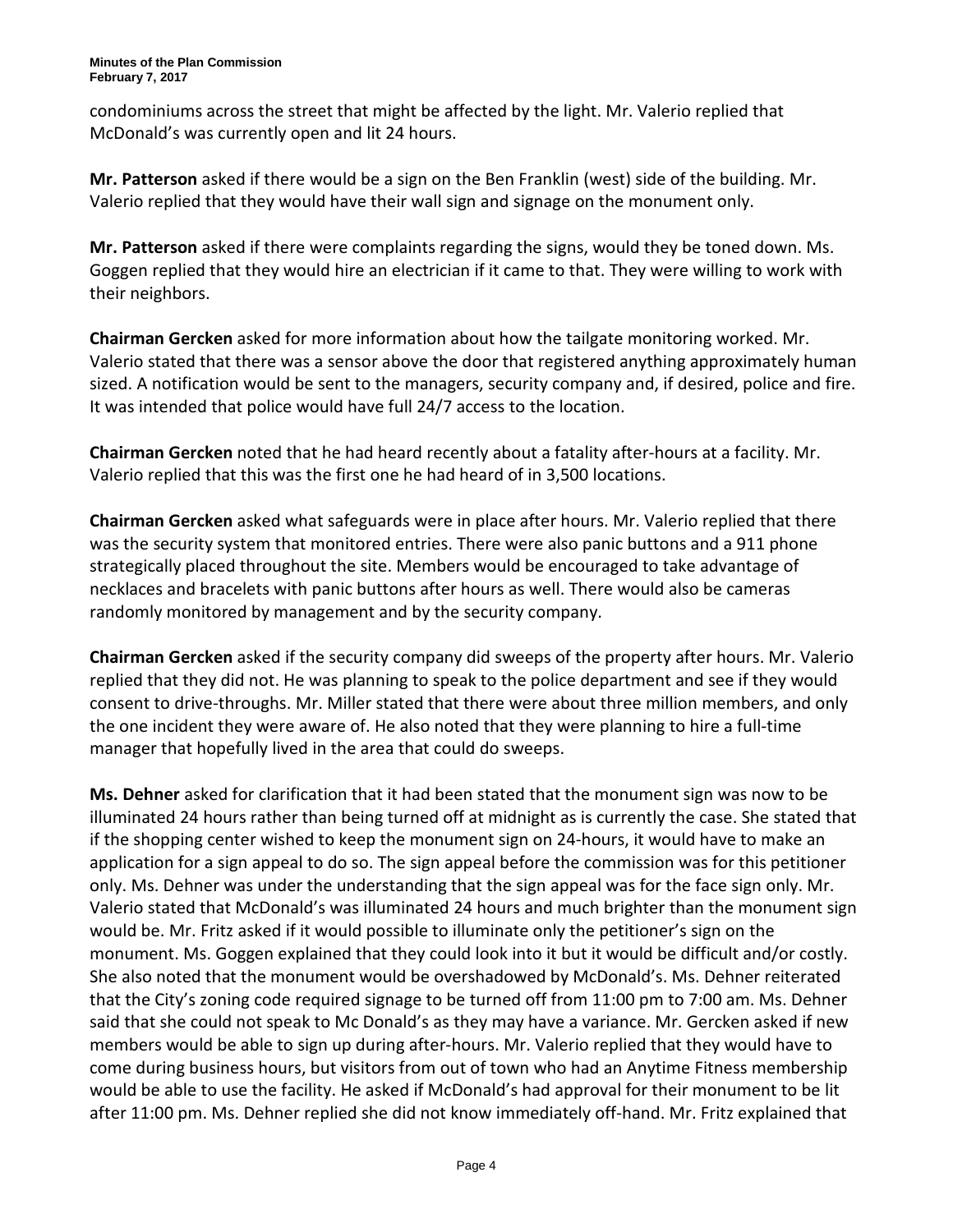**Minutes of the Plan Commission February 7, 2017**

the Commission was concerned about setting precedents that other businesses would want to follow to advertise. Ms. Goggen stated that if McDonald's was lit on the center's monument sign for 24 hours, they would simply add Anytime Fitness to that lighting.

## **QUESTIONS AND COMMENTS FROM THE AUDIENCE:**

**Chairman Gercken opened for comments from the public. With there being no public comment, the public hearing was closed.**

#### **ADDITIONAL QUESTIONS AND COMMENTS FROM THE BOARD:**

**Chairman Gercken** opened the meeting to additional questions and comments from the commissioners.

**Mr. Bisesi moved to approve a Sign Appeal to Sec. 122-22(i) Illuminated Signs (5) to allow illuminated signage to remain on 24 hours for property located at 3256 and 3260 Kirchoff Road, Anytime Fitness, GEM Fitness, LLC by Gill Valerio, Jr., Petitioner, with the following conditions:**

**The sign appeal allowing illuminated signage 24 hours is limited to Anytime Fitness at 3256 and 3260 Kirchoff Road only.**

Motion was seconded by Mr. Rybarczyk.

**Mr. O'Brien moved to amend the motion on the Sign Appeal to allow the illumination of the portion of the monument sign for Anytime Fitness only to remain illuminated 24 hours.**

Motion was seconded by Mr. Fritz.

**Roll Call:**

**Mr. Bisesi:** No **Mr**. **Fink:** No **Mr. Fritz:** No **Mr. O'Brien:** Yes – It was near street lights, and it would create no additional light **Mr. Patterson:** Yes –The additional light would not be noticed. **Mr. Rybarczyk:** Yes – The additional light would not be noticed. **Chairman Gercken**: Yes – The additional light would not be noticed.

Yeas – (4) – Gercken, O'Brien, Patterson, Rybarczyk  $Nays - (3) - Bisesi$ , Fink, Fritz Absent  $-$  (0)  $-$  NONE Abstain  $-$  (0)  $-$  Fritz

#### **AMENDMENT TO THE MOTION APPROVED**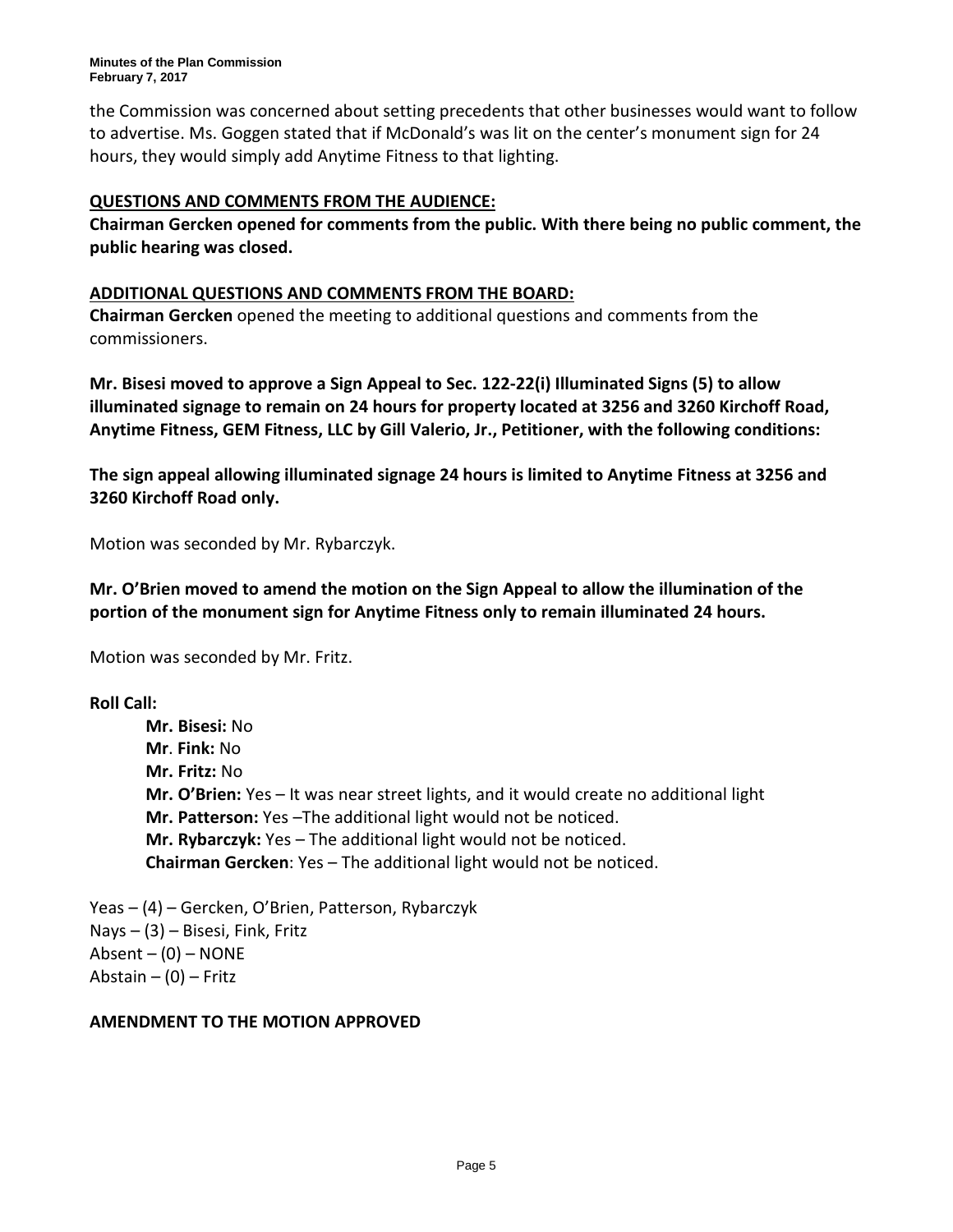## **Roll Call for the approval of the Sign Appeal as amended:**

**Mr. Rybarczyk:** Yes – There will be no problem with light, and no effect on surrounding properties.

**Mr**. **O'Brien:** Yes – It will be a great use of the space that fits with the Comprehensive Plan, and there will be no adverse effect on surrounding properties.

**Mr. Fritz:** Yes – It will be a good use of the space, and no adverse effect on neighbors. **Mr. Fink**: Yes – It will be a great addition to the shopping center and will bring traffic to the strip mall. It will not affect the neighbors and good fit with the Comprehensive Plan.

**Mr. Bisesi:** Yes – The signage will have no adverse effect, and the business will be less profitable without it.

**Mr. Patterson:** Yes – There will be no adverse effects between the color of the sign and distance from the street. It will get some people in the area.

**Chairman Gercken**: Yes – It fits the Comprehensive Plan, and will be a great addition, and the petitioner has addressed health and safety concerns.

Yeas – (7) – Bisesi, Fink, Fritz, Gercken, O'Brien, Patterson, Rybarczyk  $Nays - (0) - NONE$ 

Absent  $-$  (0)  $-$  NONE Abstain  $-$  (0)  $-$  Fritz

# **MOTION APPROVED**

**Ms. Dehner** stated that the item would go before the City Council with a positive recommendation from the Plan Commission, tentatively on February 28, 2017.